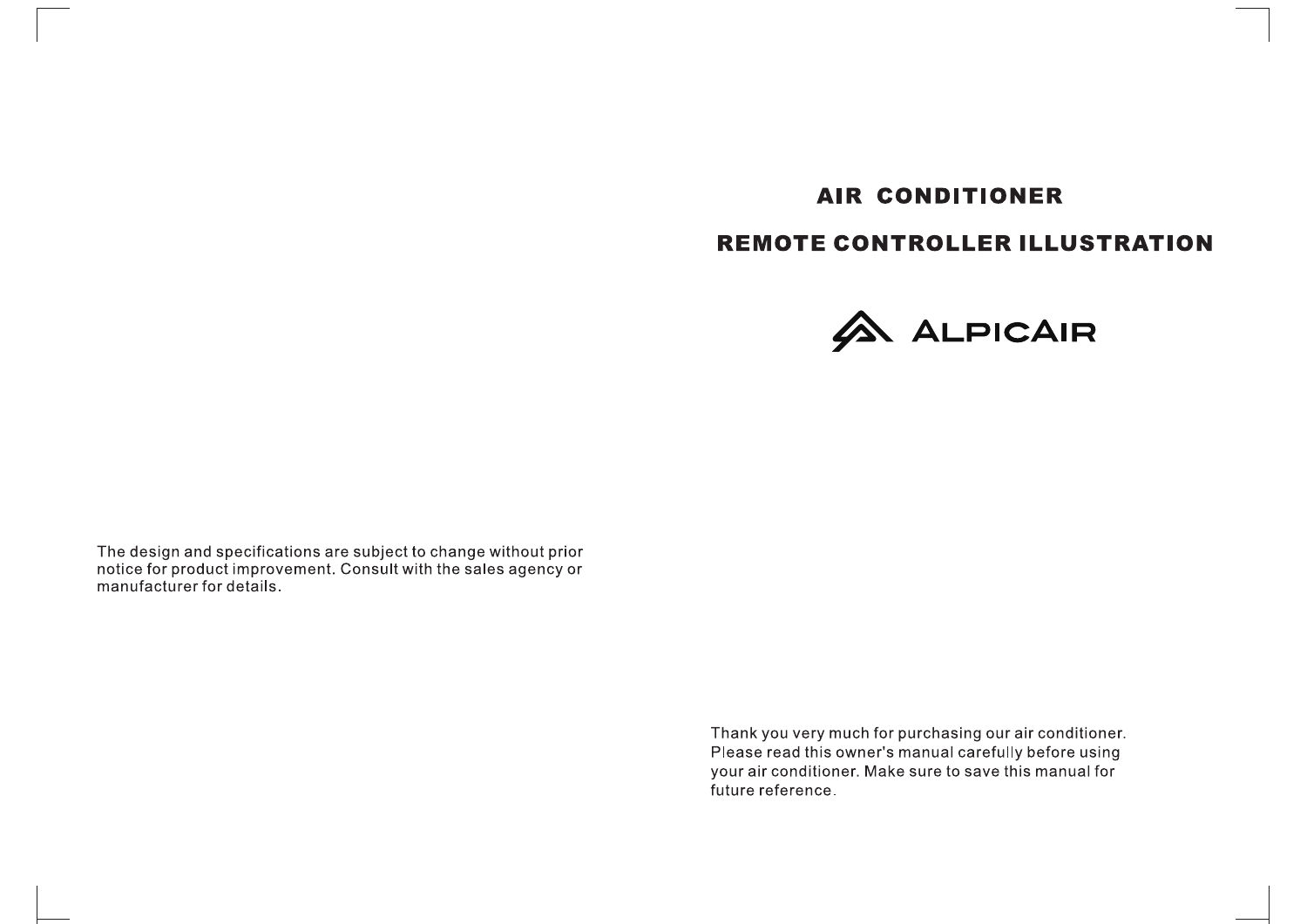## *CONTENTS*

#### *Remote Controller Specifications*

| <b>Model</b>           | RG57A3(B)/BGEF, RG57A8(B)/BGEF, |
|------------------------|---------------------------------|
| Rated Voltage          | 3.0V(Dry batteries R03/LR03×2)  |
| Signal Receiving Range | 8m                              |
| Environment            | $-5^{\circ}$ C~60 $^{\circ}$ C  |

 $\mathbf 0$ 

### *Function Buttons*

Before you begin using your new air conditioner, make sure to familiarize yourself with its remote control. The following is a brief introduction to the remote control itself. For instructions on how to operate your air conditioner, refer to the **How to Use Basic Functions** section of this manual.



**MODEL:RG57A8(B)/BGEF**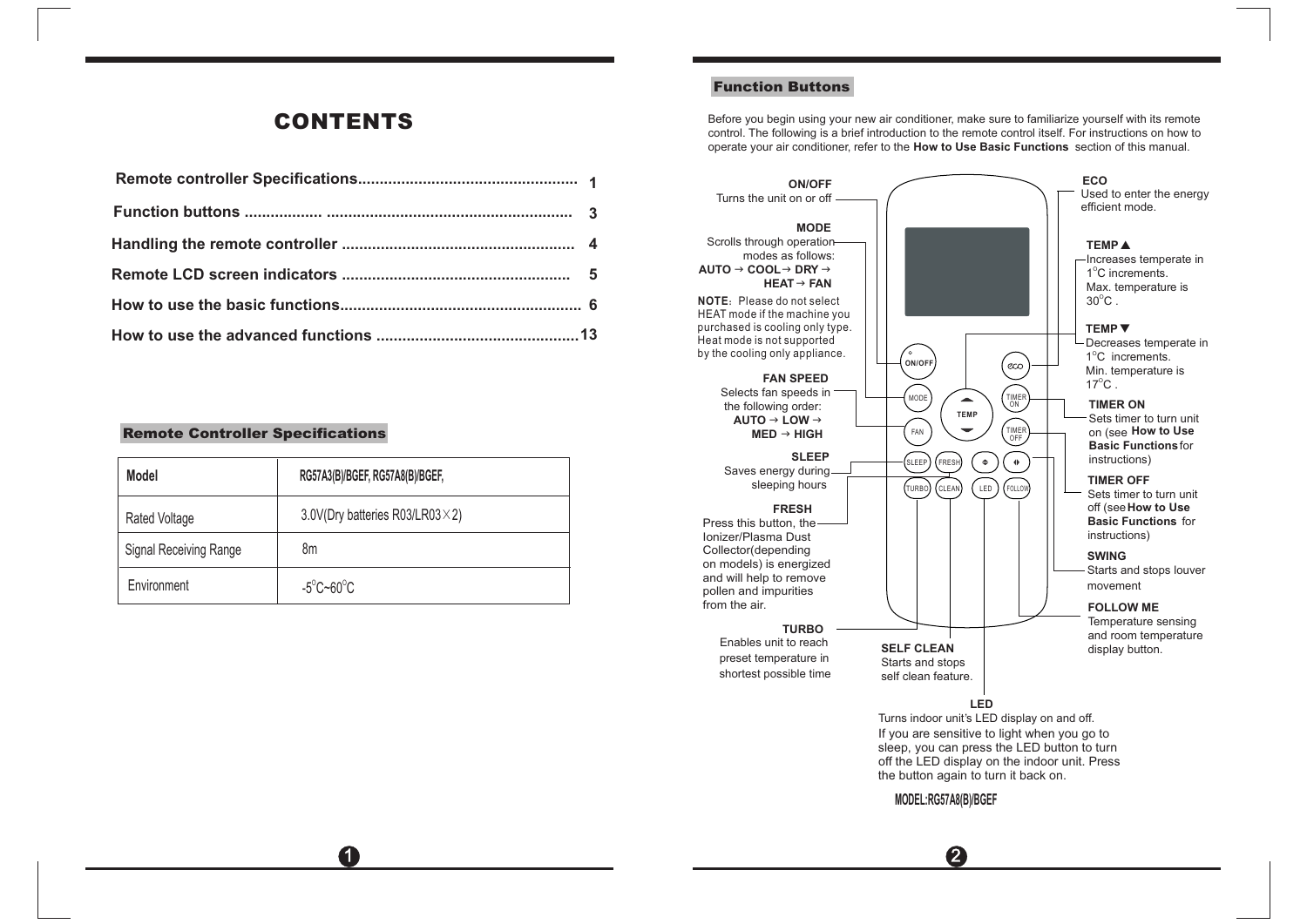Before you begin using your new air conditioner, make sure to familiarize yourself with its remote control. The following is a brief introduction to the remote control itself. For instructions on how to operate your air conditioner, refer to the **How to Use Basic Functions** section of this manual.



### *Function Buttons Handling The Remote Controller*

#### **NOT SURE WHAT A FUNCTION DOES?**

Refer to the How to Use Basic Functions and **How to Use Advanced Functions** sections of this manual for a detailed description of how to use your air conditioner.

#### **SPECIAL NOTE**

- **Button designs on your unit may differ** slightly from the example shown.
- If the indoor unit does not have a particular ments in about the spot function and particular function, pressing that function's button on the remote control will have no effect.
- When there are wide differences between When there are wide differences bet<br>"Remote controller Illustration" and "Remote controller Illustration*"* and<br>"USER'S MANUAL" on function description,
- 'USER'S MANUAL'' on function descrip<br>the description of "USER'S MANUAL<mark>"</mark> shall prevail.

#### **Inserting and Replacing Batteries**

Your air conditioning unit comes with two AAA batteries. Put the batteries in the remote control before use.

- 1. Slide the back cover from the remote control downward, exposing the battery compartment.
- 2. Insert the batteries, paying attention to match up the (+) and (-) ends of the batteries with the symbols inside the battery compartment.
- 3. Slide the battery cover back into place.

## **BATTERY NOTES**

- For optimum product performance:
- Do not mix old and new batteries, or batteries of different types.
- Do not leave batteries in the remote control  $\bullet$ Be not leave batteries in the remote contribution. more than 2 months.

## **BATTERY DISPOSAL**

Do not dispose of batteries as unsorted municipal waste. Refer to local laws for proper disposal of batteries.

#### **TIPS FOR USING REMOTE CONTROL**

- The remote control must be used within 8 meters of the unit.
- The unit will beep when remote signal is received.
- Curtains, other materials and direct sunlight can interfere with the infrared signal receiver.
- Remove batteries if the remote will not be used more than 2 months.



 $\overline{3}$   $\overline{4}$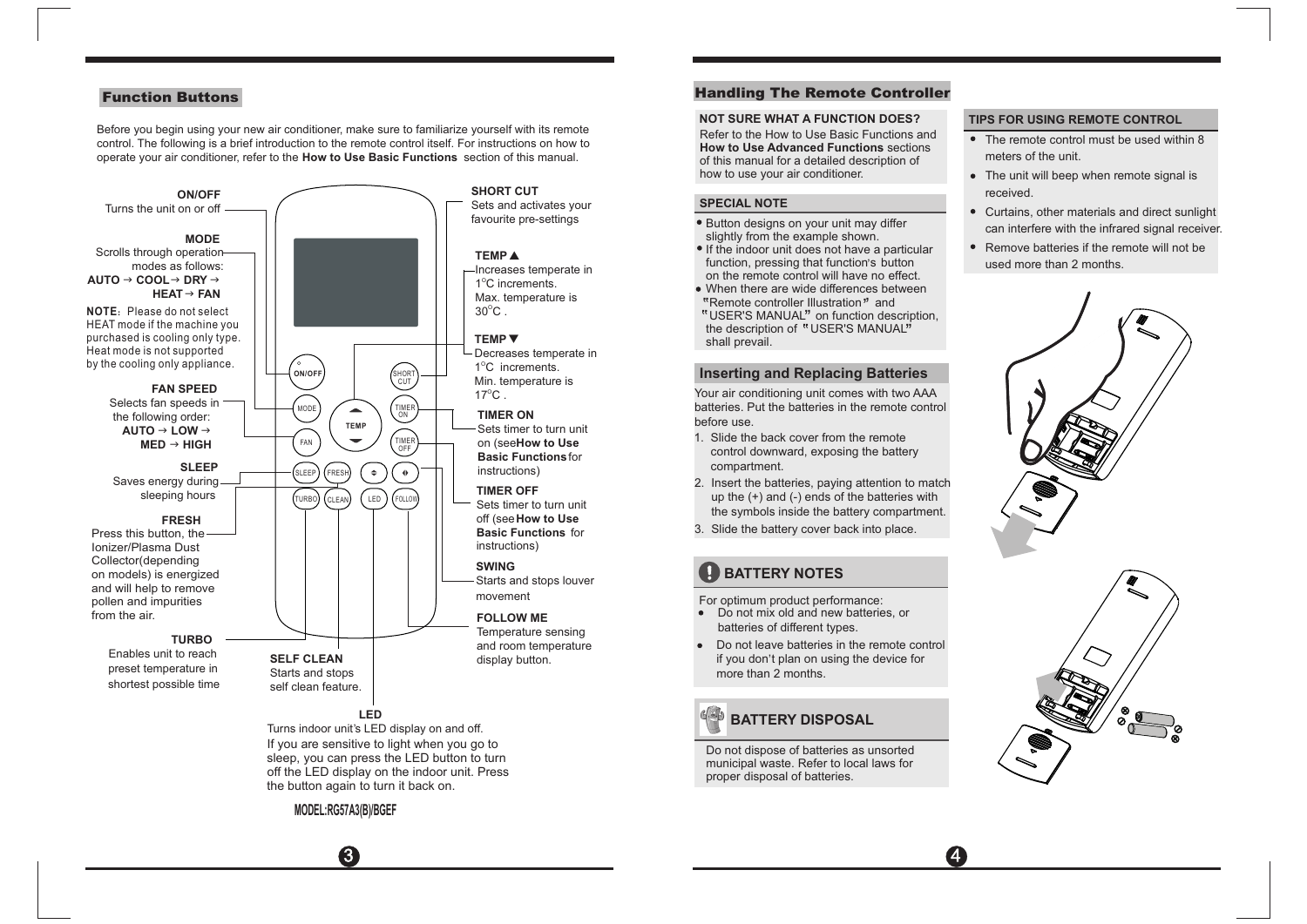Information are displayed when the remote controller is powered up.



when using TIMER ON/OFF functions

- Temperature range: 17-30°C
- Timer setting range: 0-24 hours

This display is blank when operating in FAN mode.

 $\sim$  5  $\sim$  6

#### **Note:**

*operation only the relative functional signs are shown on the display window. All indicators shown in the figure are for the purpose of clear presentation. But during the actual* 

### *Remote LCD Screen Indicators How To Use The Basic Functions*



1. Press the **MODE** button to select

2. Set your desired temperature using the **Temp**  $\blacktriangle$  or **Temp**  $\blacktriangledown$  button. 3. Press the **FAN** button to select the fan speed: AUTO, LOW, MED, or

**COOL** mode.

*COOL operation*

HIGH.

unit.

#### **SETTING TEMPERATURE**

The operating temperature range for units is 17-30 °C. You can increase or decrease the set temperature in 1 $^{\circ}$ C increments.

#### *AUTO operation*

In **AUTO** mode, the unit will automatically select the COOL, FAN, HEAT or DRY mode based on the set temperature.

- 1. Press the **MODE** button to select Auto mode.
- 2. Set your desired temperature using the
- **Temp**  $\blacktriangle$  **or <b>Temp**  $\blacktriangledown$  button.
- 3. Press the **ON/OFF**button to start the unit.

**NOTE: FAN SPEED** can<sup>'</sup>t be set in Auto mode.

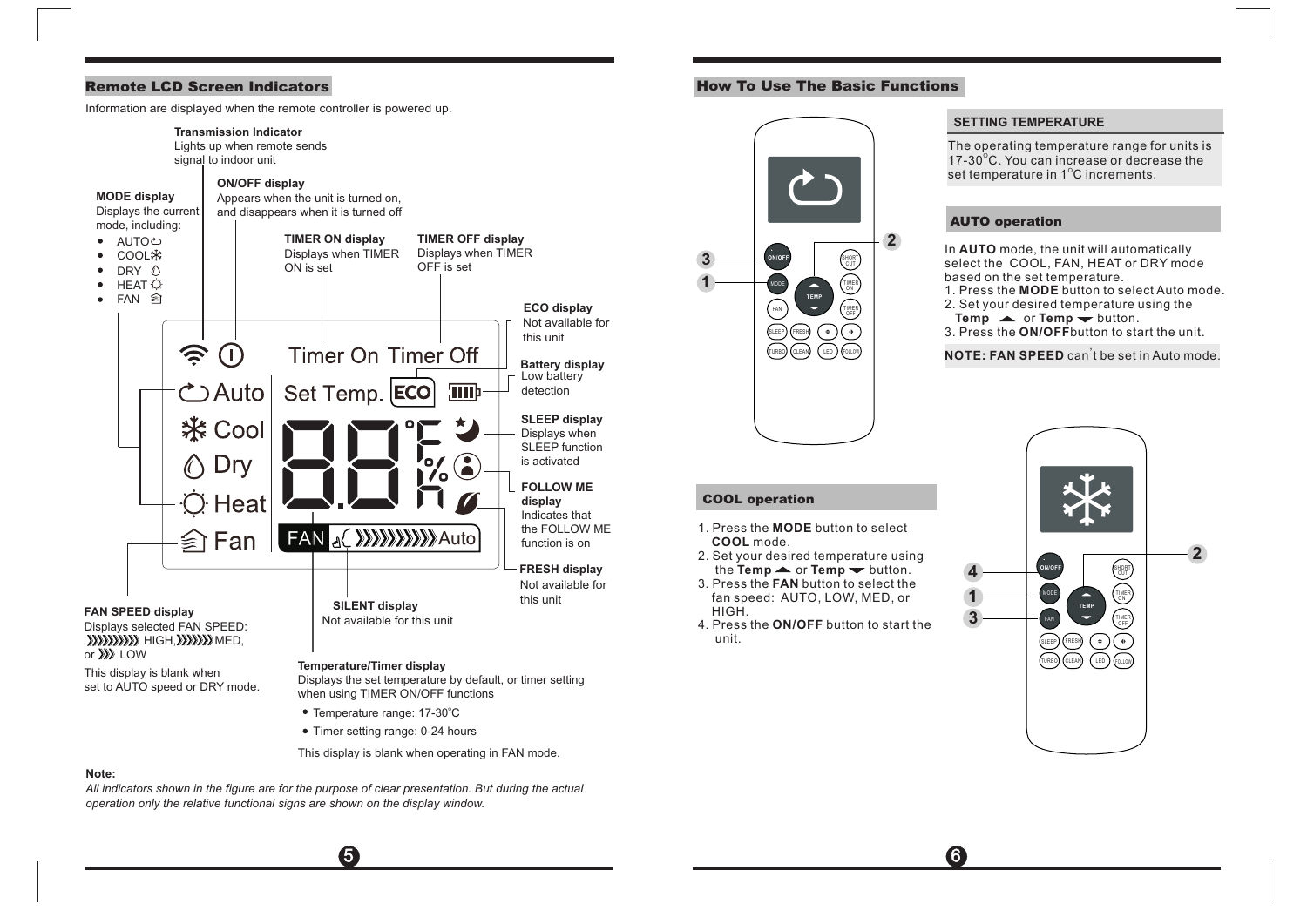## *How To Use The Basic Functions How To Use The Basic Functions*



#### *DRY operation(dehumidifying)*

- 1. Press the **MODE** button to select **DRY** mode.
- 2. Set your desired temperature using the Temp<sup>\*</sup> or **Temp** button.
- 3. Press the **ON/OFF**button to start the unit.

### **NOTE: FAN SPEED** can<sup>'</sup>t be changed in DRY mode.

## **4 ON/OFF** SHURI) **1 TEMP** MODE TIMER ON **3** FAN OFF) SLEEP FRESH  $(\cdot)$  $(\textcolor{red}{\bullet})$ TURBO CLEAN LED FOLLOW

#### *HEAT operation*

**2**

- 1. Press the **MODE** button to select **HEAT** mode.
- 2. Set your desired temperature using the  $Temp \rightarrow or Temp \rightarrow button$ .
- 3. Press the **FAN** button to select the fan speed: AUTO, LOW, MED,or HIGH.
- 4. Press the **ON/OFF** button to start the unit.

**NOTE:** As outdoor temperature drops, the **NO I E:** As outdoor temperature drops, the<br>performance of your unit's HEAT function may be affected. In such instances, we recommend using this air conditioner in conjunction with other heating appliance.

#### *FAN operation*

- 1. Press the **MODE** button to select FAN mode.
- 2. Press **FAN** button to select the fan speed: AUTO, LOW, MED or HIGH. 3. Press the **ON/OFF**button to start the
- unit.

**NOTE:** You can<sup>'</sup>t set temperature in FAN mode. As a result, your remote control s , LCD screen will not display temperature.

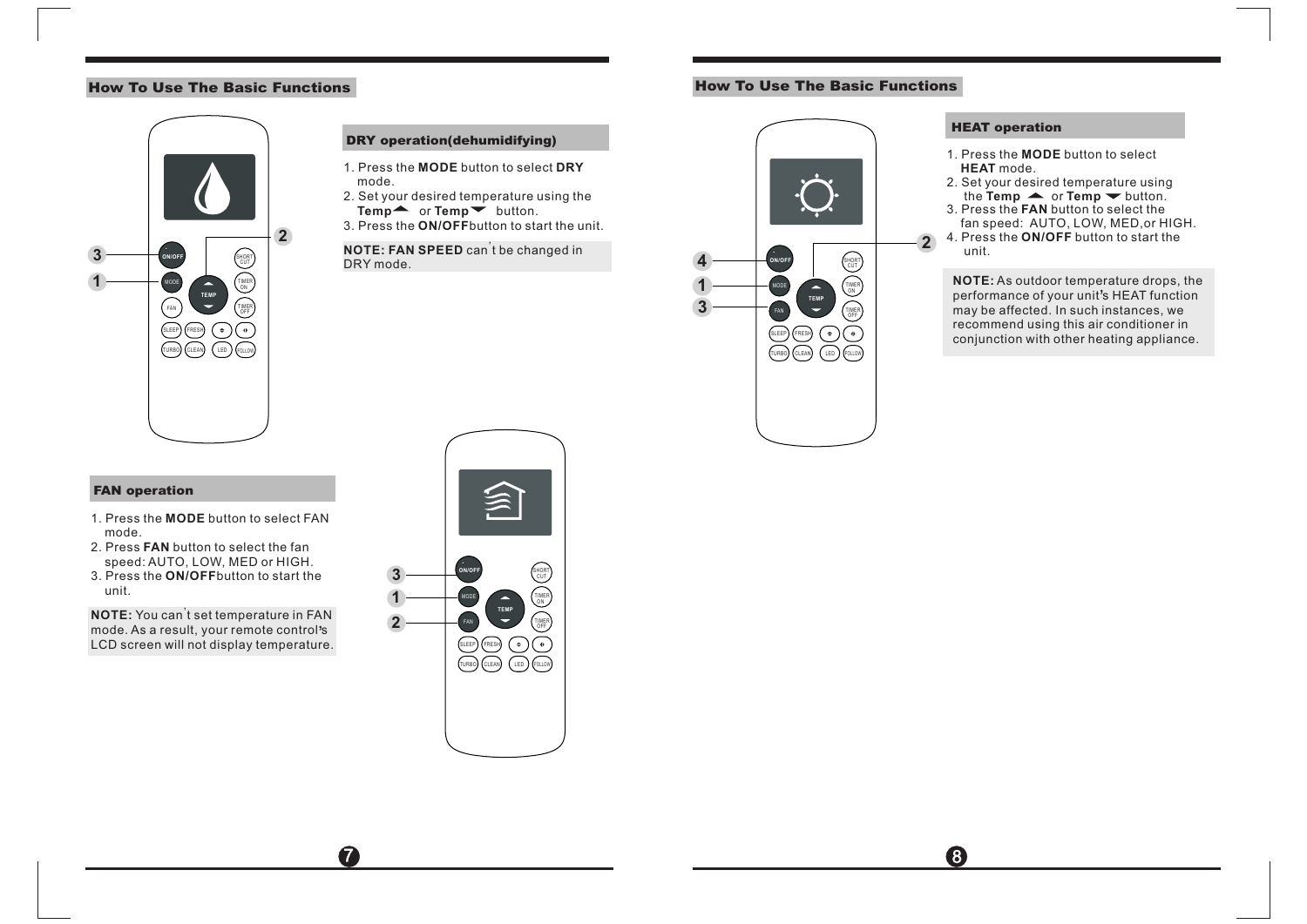#### *Setting the TIMER function*

Your air conditioning unit has two timer-related functions:

- **TIMER ON-** sets the amount of timer after which the unit will automatically turn on.
- **TIMER OFF** sets the amount of time after which the unit will automatically turn off.

#### **TIMER ON function**

The **TIMER ON** function allows you to set a period of time after which the unit will automatically turn on, such as when you come home from work.

- 1. Press the **TIMER ON** button. By **Note:** This number indicates the amount of time after the current time that you want the unit to turn on. For example, if you set TIMER ON for 2 hours, " 2.0h " will appear on the screen, and the unit will turn on after 2 hours. default, the last time period that you set and an "h" (indicating hours)will appear on the display.
- 2. Press the **TIMER ON** button repeatedly to set the time when you want the unit to turn on.
- 3. Wait 2 seconds, then the TIMER ON function will be activated. The digital display on your remote control will then return to the temperature display.



**Example:** Setting unit to turn on after 2.5 **shippiler on the temperature display.** hours.

#### **TIMER OFF function**

The **TIMER OFF** function allows you to set a period of time after which the unit will automatically turn off, such as when you wake up.

- 1. Press the **TIMER OFF** button. By **Note:** This number indicates the amount of time after the current time that you want the unit to turn off. For example, if you set TIMER OFF for 2 hours, " 2.0h " will appear on the screen, and the unit will turn off after 2 hours. default, the last time period that you set and an "h" (indicating hours)will appear on the display.
- 2. Press the **TIMER OFF** button repeatedly to set the time when you want the unit to turn off.
- 3. Wait 2 seconds, then the TIMER OFF function will be activated. The digital display on your remote control will then<br>return to the temperature display.



**Example :** Setting unit to turn off after 5 hours.

**NOTE:** When setting the TIMER ON or setting its timer to " 0.0h " . TIMER OFF functions, up to 10 hours, the time will increase in 30 minute increments with each press. After 10 hours and up to 24, it will increase in 1 hour increments. The timer will revert to zero after 24 hours. You can turn off either function by



Continue to press **TIMER ON** or **TIMER OFF** until desired time is reached.

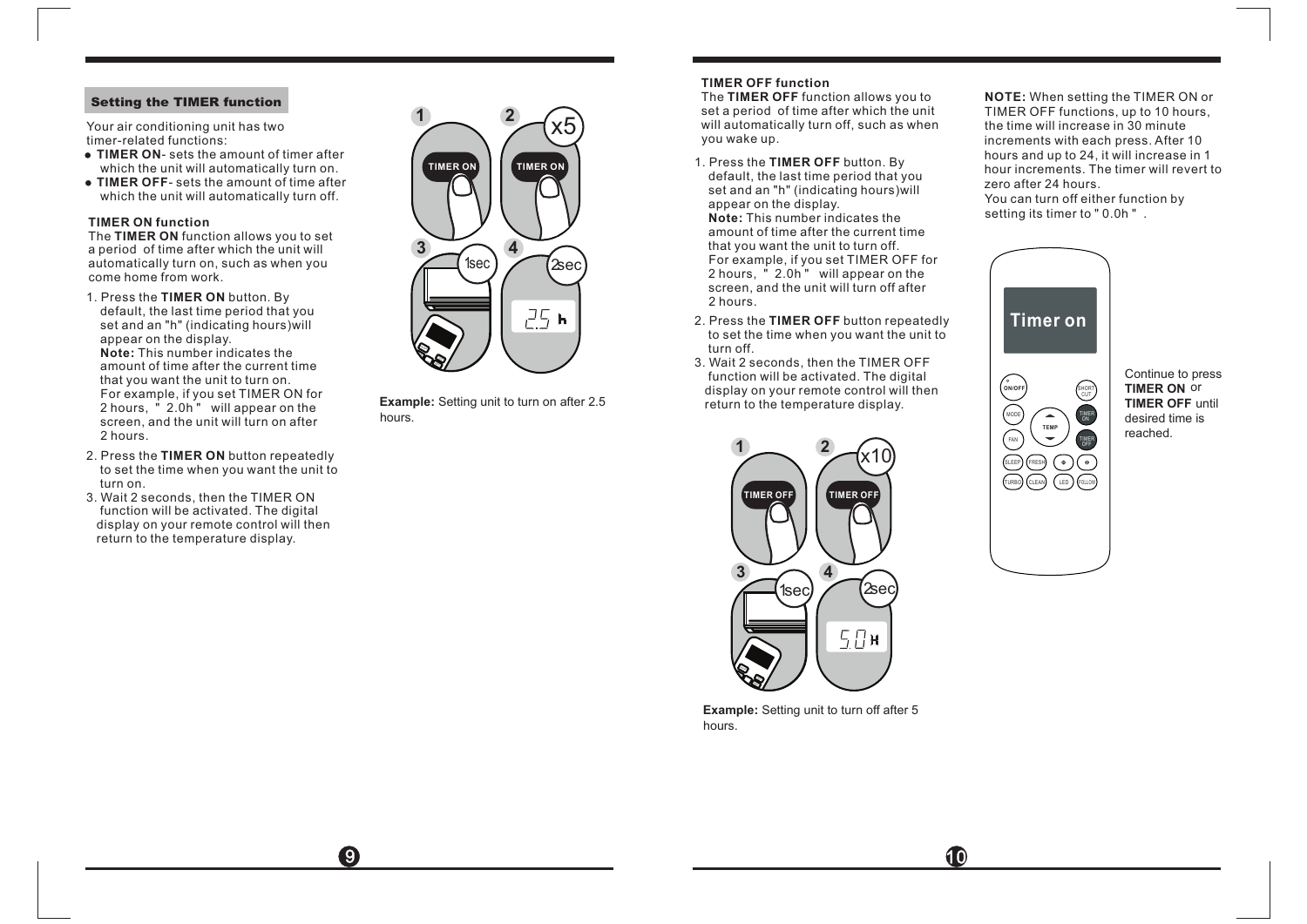#### **Setting both TIMER ON and TIMER OFF at the same time**

Keep in mind that the time periods you set for both functions refer to hours after the current time. For example, say that the current time is 1:00 PM, and you want the unit to turn on automatically at 7:00 PM. You want it to operate for 2 hours, then automatically turn off at 9:00 PM.

Do the following:



11

**Example:** Setting the unit to turn on after 6 hours, operate for 2 hours, then turn off (see the figure below)